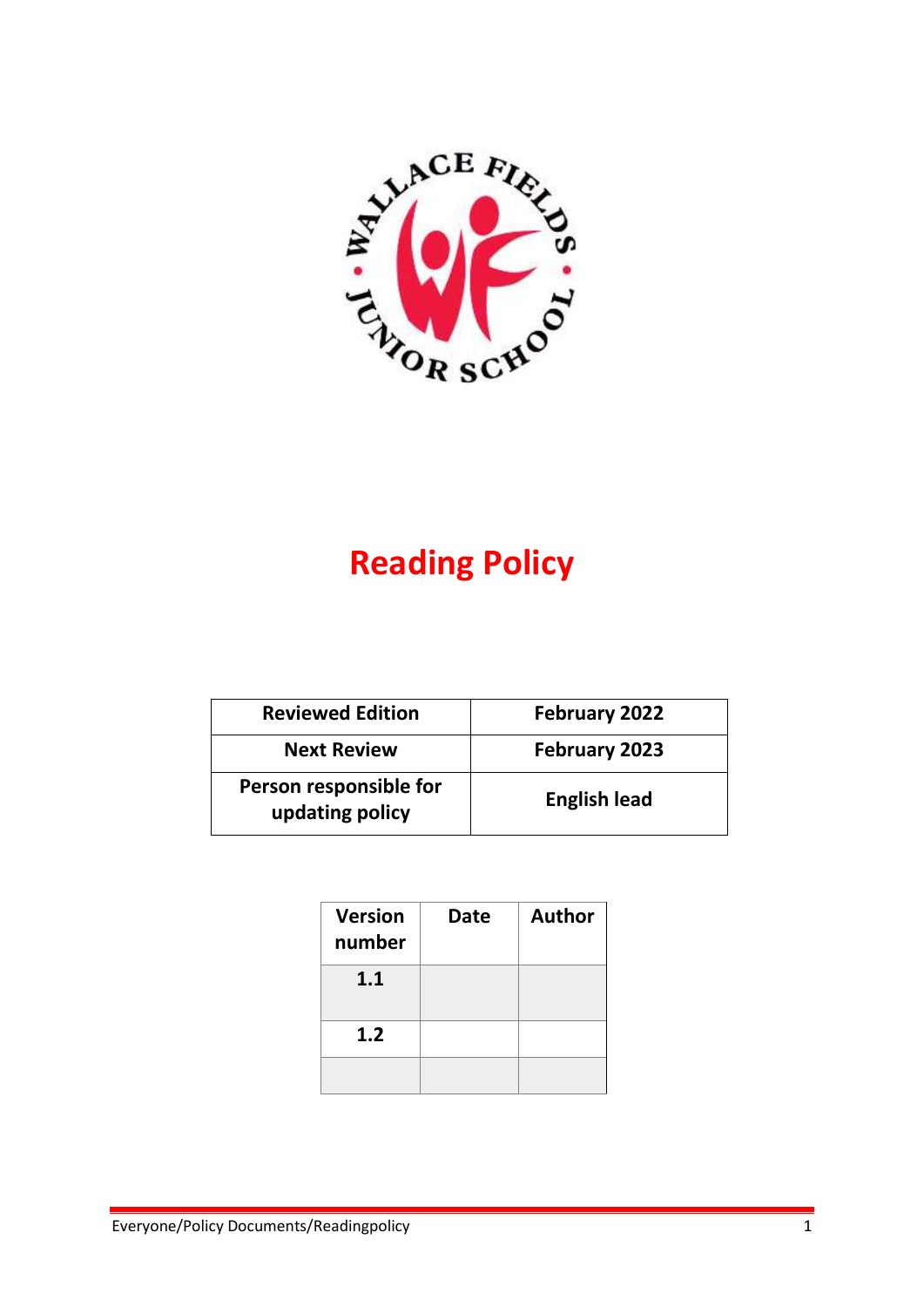We believe by instilling a joy and love of reading in all children, that all children within our community can access and thrive throughout all areas of the curriculum. We know that reading for pleasure is the single most important indicator of a child's success. The ability to read is fundamental to many aspects of life, and is central to general progress and developing an understanding in a wide range of areas of the curriculum. The teaching of reading is to be given a high priority by all staff. Success in reading is crucial in developing children's self-confidence and motivation to learning in general.

# **Our aims of reading at Wallace Fields Junior School are:**

- For all children to be able to access age-related texts
- To be able to choose and enjoy a variety of books
- To become 'worldish' not 'bookish' readers
- To be fluent and confident readers

## **Implementation of Reading:**

#### **Firstly, we create a culture of reading for pleasure and sharing books, stories and poetry. We do this by:**

- Having **a class reader and designated time** to read these to the children every day. These stories will be aimed at the range above the year group being read to, to allow all children to access high level texts, whilst enjoying new vocabulary, plot twists and the journey books can take us.
- **Using books to introduce exciting new topics i**n foundation topics. For example, in science we may use a new non-fiction book to hook the children in and leave them curious and interested in the learning to come.
- Providing **cross-curricular research based projects**, where children have to use digital and printed text to find information and evaluate the content for useful ideas.
- Engage children through writing, in a **variety of different texts,** plays, poetry, fiction, non-fiction and interactive texts. This increases the children's experience of text.
- **Teachers modelling and talking** about the books available in the library and their classroom book corners. Every book corner has recommendations and 'teacher' books to share.
- **Book talk time** for the children. We have one slot a week to discuss the books the children are currently reading and to recommend and add to our year group padlets.
- Additionally, in library time, we **encourage 'book talk'** between children where they can share their books.
- **Padlets.** Every year group will set up an online book share on Padlets. This allows children to indorse the books they have enjoyed and highlight the themes, language and plot of the books.
- **Using whole class reading approach** to guided comprehension sessions. To increase the engagement and enjoyment of these sessions where we teach children the skills needed to understand written language, we now use a whole text as a class, so that we are going on the journey of the book together.
- We have a **growing online virtual library** which at the moment is to help children and families access PSHE themes through stories and books. Children can hear stories being read aloud and it advertises books with certain themes or ideas that they may be curious about or seeking guidance in.
- **Embedded library time** where the children can take out books and read passages of others. These are really buzzy sessions where teachers may hear children read, talk about books and discuss and recommend the next books to read.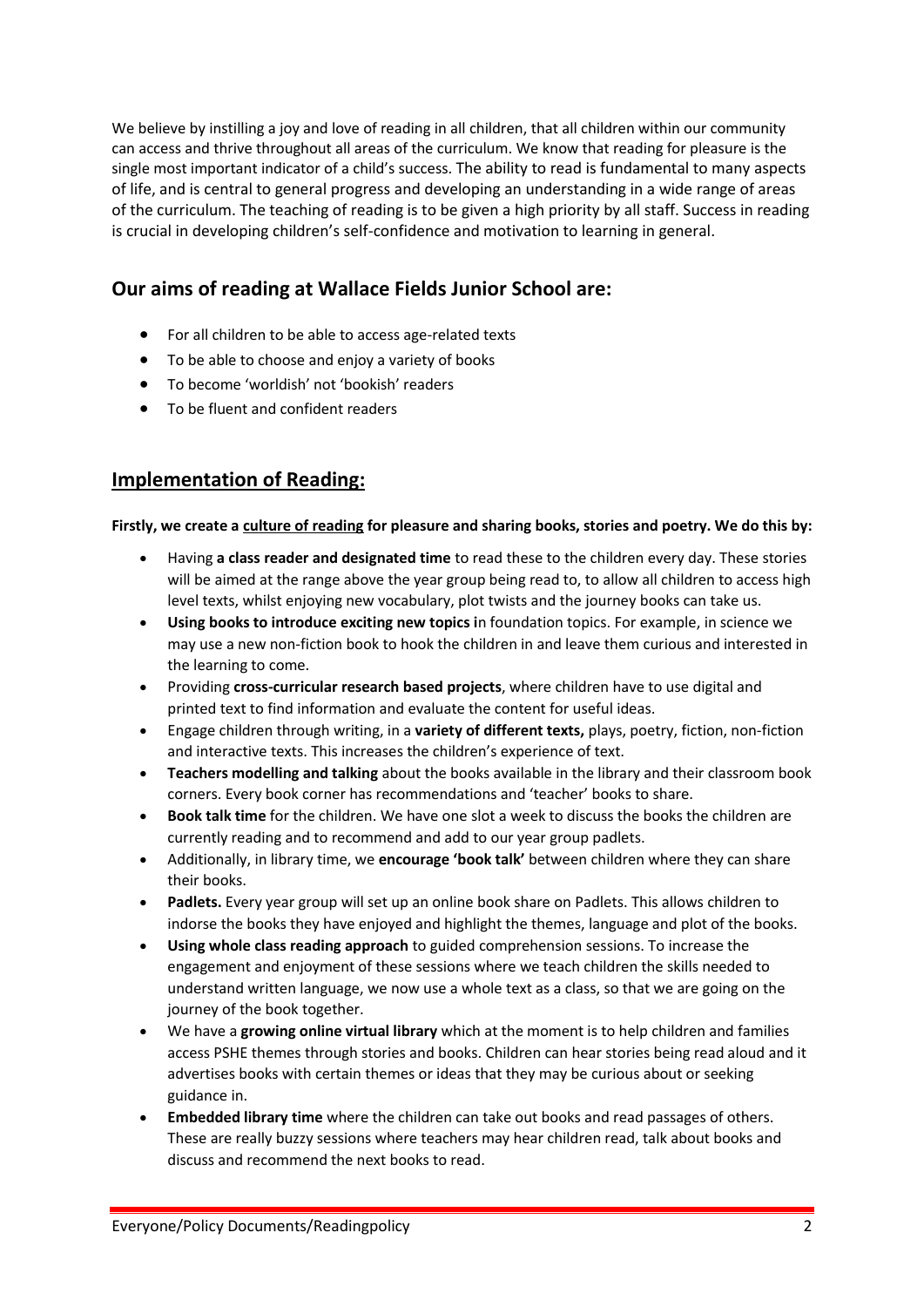- We have **reading ambassadors**, who are experts in reading for pleasure, who can recommend, discuss and show books that they are currently enjoying and reading. They assist children.
- We have a **dedicated slot for reluctant readers**, who are nominated by their teacher to go to visit our PAT Dog, Rufus and read to him. This is very successful because research has found that children are more likely to read to an animal as this is regarded as a less 'judgmental' audience for the children to read to.
- Every year we have at least one day dedicated to **World Book Day** and most year's it is much more than this! We spend time really exploring and getting excited about books. We invite authors to come and speak, our most recent visitors have been Maz Evans (Who Let the God's Out), Abbie Elphinstone (Sky Song, Dreamsnatchers etc.) and Knife and Packer (Fleabag Monkeyface books)!

## **How do we teach reading skills at WFJS?**

We split reading into two strands, **comprehension** and **fluency**.

## **How do we teach comprehension?**

Comprehension teaching the children the skills needed to engage, understand, interact and make sense of a text. We do this in set guided comprehension sessions which are timetabled weekly. In these sessions we use VIPERS, which focuses on the skills of

- **Vocabulary** exploring the meaning of words, the choice of words and the effectiveness of words and learning and recording new vocabulary gained
- **Inference** the skill of being able to use the evidence from the text to make an opinion.
- **Predicting** using the text already read or pictures, to create an idea of what might happen next
- **Explanation** the skill of being able to retell and justify their ideas and the authorial intent of a text which helps them decide how an author can influence the reader.
- **Retrieval** this is finding certain passages, meaning, words or phrases from the text
- **Summarising** this is a challenging skill of being able 'to take the main idea' from a passage or to deduce a theme.

In these sessions, the children explore one text as a whole class, focussing on a few pages or a chapter, depending on their year group. They will be guided, encouraged and modelled to by our teachers, who are experts in reading. These sessions focus on the key strands above and children's work is monitored, fed-back to weekly and assessed half-termly. This ensures all children at Wallace Fields Junior School are able to access and enjoy age-expected texts. The books chosen are selected based on the themes, the level of vocabulary and the recommended age and also engages children to look at the structure of a text to help make sense of it. The themes studied through these books are progressively more complex as the children move through the school. The books may change yearly depending on each year group, but some examples of Guided reading texts are:

#### **Autumn Year 3: The Tin Man Autumn Year 4: The Train to impossible places by PG Bell Autumn Year 5: Wolf Wilder Autumn Year 6: Kensuke's Kingdom by Michael Morpurgo**

Our whole class texts are normally separate to our class reading books and are tracked and monitored by the reading lead on Reading Spines, which show the texts used in each year group. These are updated termly. These books may also be used for writing purposes in English too.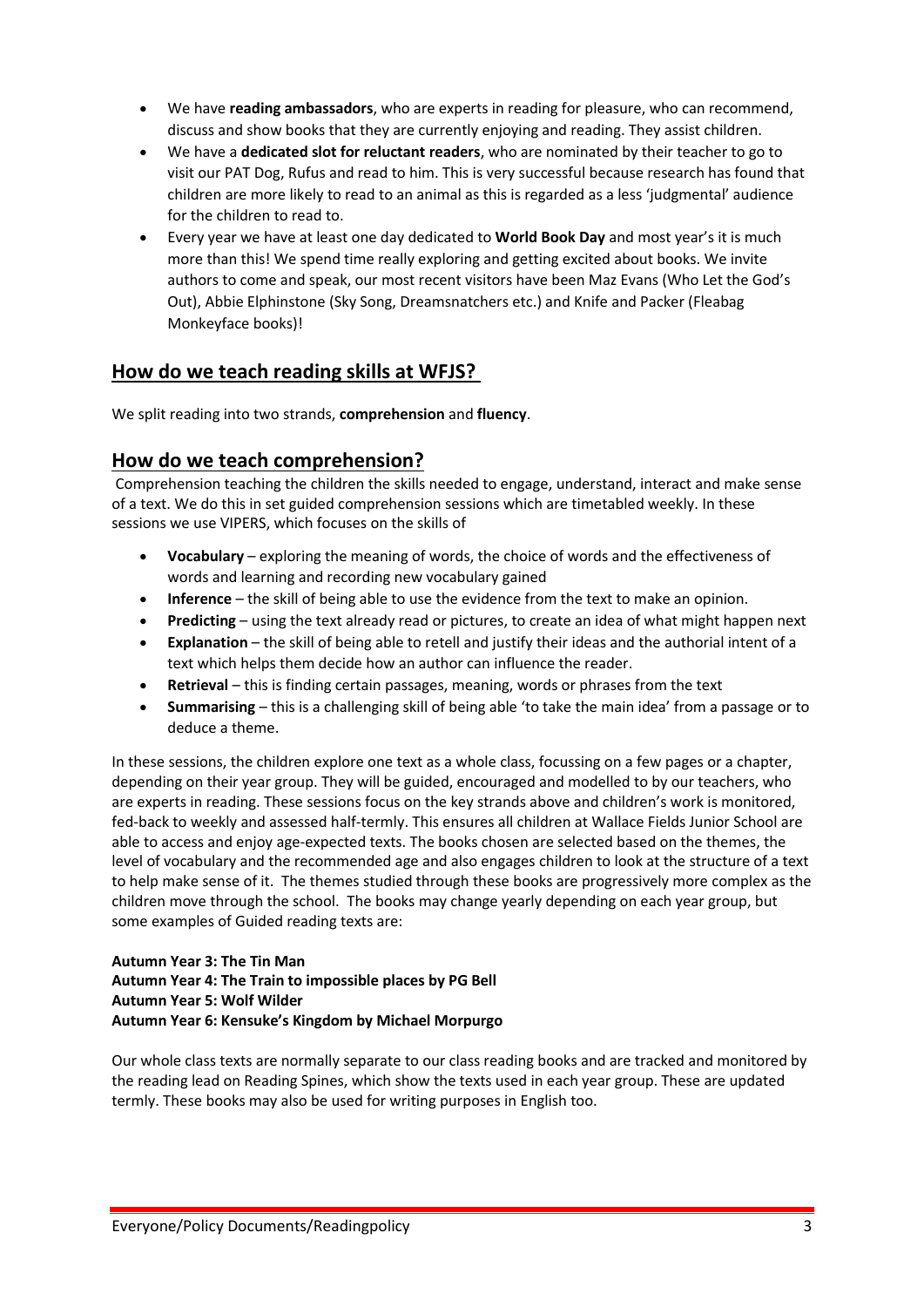# **How do we teach fluency?**

We believe that all children should be fluent readers. **Fluency, is the skill of being able to decode words and access the language.** As a junior school, we ensure that all children entering in year three are assessed for their ability to read fluently and we work with the feeder infant schools to identify those who may need additional support alongside this. As a result, we use the phonics scheme Read, Write, Inc.(RWI) , to support and give confidence to any child who may need to practise reading fluently. This will be provided in either a 1:1 session or a small group. We liaise with all our feeder infant schools to obtain how the children performed in their phonics screening and reassess where necessary. Any child who appears to lose confidence or begin to not progress with their reading when tested for comprehension half-termly, will be reassessed on the Hertfordshire reading paper to see if they need additional support.

# **How do we close the gap for those children who may need additional support to be good readers?**

We routinely assess children for both their reading fluency and their comprehension. This is done using the Hertfordshire reading test (fluency) and NFER comprehension tests. We monitor the children throughout their time at WFJS and constantly seek to enable those who may need support to progress further or feel more confident. After assessing the children, some are selected to have intervention sessions. We break fluency down into further sub groups to make this as effective as possible. **If a child is unable to read fluently for their age, we then assess for:**

- decoding
- speed when reading aloud

#### **Then we break down comprehension into:**

- Understanding words in context
- Understanding the effect of punctuation
- Understanding some words need intonation

After assessing each child in Year 3, they will be allocated an intervention if needed to help them with their reading skills. Not all children will be in a group, just those most in need or identified as needing extra support. These children will be monitored as they progress throughout the school. If a child is not making expected or accelerated progress, they too will be assessed and allocated a support intervention.

Within the National Curriculum, it states 'If children by the end of Year 1 are still struggling to decode and spell need to be taught to do this urgently through a rigorous and systematic phonics programme so they catch up rapidly'. Those children who are assessed as being in the lowest 20% of each year group, receive catch up interventions during morning sessions and are heard reading aloud.

## **How can parents support children at home with their reading:**

The first thing you can do, is listen to them read; this must be anything they like to read. If they like football programmes, newspapers, magazines, graphic novels, comics, annuals, Guinness book of world records, novels, non-fiction. They must be enjoying the text. Not only can you discuss your child's 'bookish' reading, you can also discuss your family's 'worldish' reading. This can include all manner of texts, from instructions to recipes, cereal boxes to shopping lists, game reviews to emails, ingredients, and of course, books.

The second thing, is let them see you reading for pleasure, again this can be any manner of text. We will be providing the children with lots of 'bookish' opportunities in school, please provide your children with both book and world reading at home.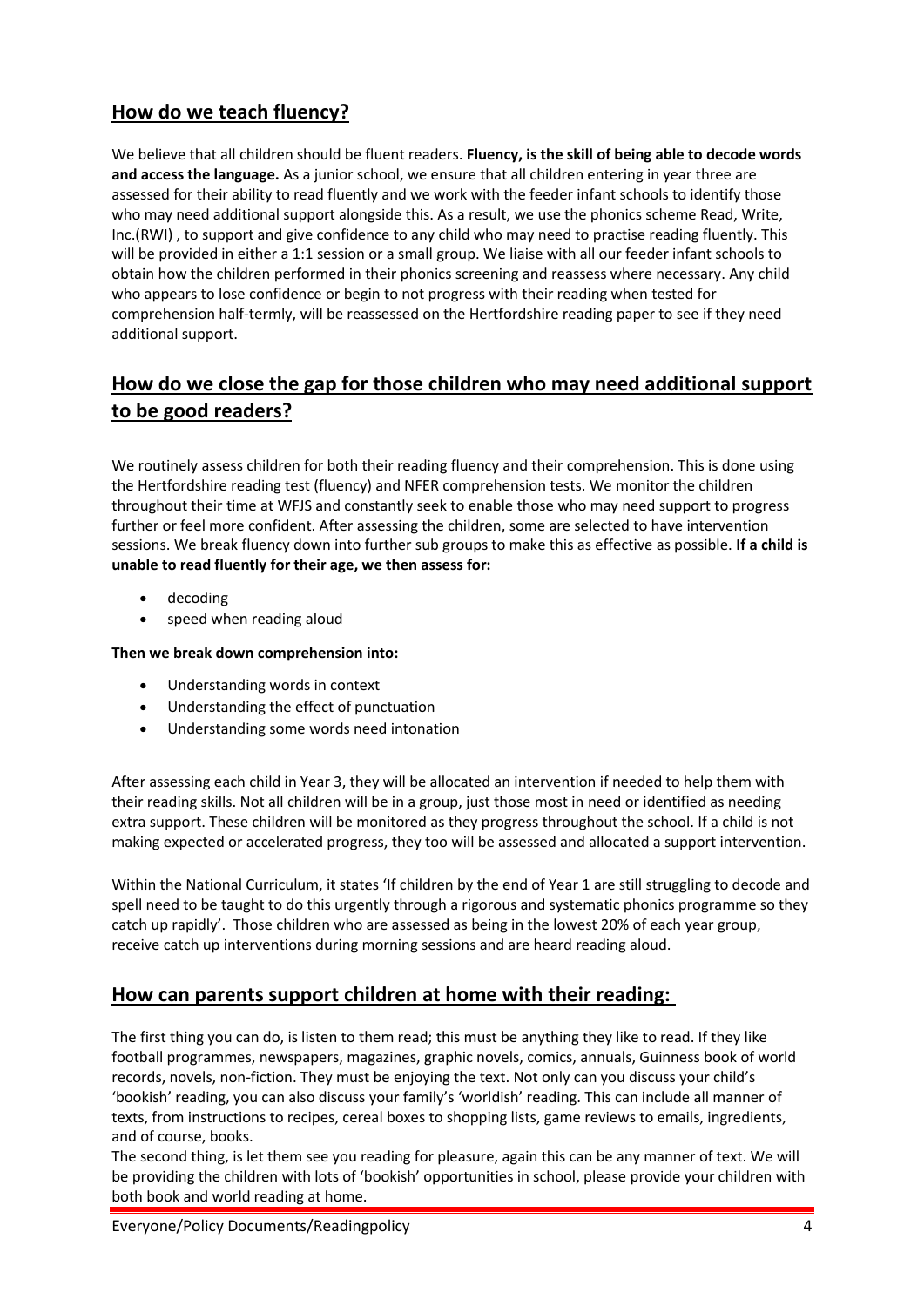Any reading that a child does is good reading, and it can be noted in their reading or homework diaries. For example- 'This weekend, we baked brownies and (name of child) read the recipe and understood the process.' -would be a perfect inclusion!

# **How do we support children who are learning English?**

We encourage children who are identified as English as an Additional Language (EAL), to read books in their own language if that is what they feel most comfortable with. Reading for pleasure means that they should be confident and comfortable and enjoying the text – trying to decode a text in a different and difficult language can impact on this. We provide them with opportunities and immersion in English texts while they are in school. We also have personalised reading interventions to support each child with their reading needs.

# **Assessment:**

Children are assessed for their fluency and their comprehension. We test termly using the NFER comprehension tests to track and monitor comprehension skills and confidence. This informs our planning and which key strands of the VIPERS we will teach the children in the following term. Additionally, we assess all children for their fluency as they join us in Year 3. We track the children who are identified as reading below their age related expectations (ARE) using the same test as they move through the school. We assess any child that appears not to be making progress on the Hertfordshire reading paper to identify the intervention they may require o help.

# **What Reading Schemes do we use?**

We use 'Read, Write, Inc' (RWI) for intervention with fluency for children who are learning to access age related texts. This is based on phonics and is a trackable and progressive system to help children access new vocabulary as they develop their reading. These books are taken home by those children who may benefit from additional support and they are changed once completed.

<https://www.ruthmiskin.com/en/parents-copy-2/> Please see video 6 of 19 to learn more about this scheme but please do know that the phonics level your child would be doing is at a much higher level and the books track through the whole school, not just infant level.

For reading for pleasure, children are encouraged to be able to choose their own reading using encouragement and specific lessons to guide children on how to choose a book that they will enjoy. For whole class reading comprehension lessons, we use above age related texts and use teacher plans from VIPERS to teach and encourage book talk and the 7 aspects of reading.

#### **How do we support children with SEND to thrive with reading?**

We ensure all books used in guided reading sessions or reading for pleasure, are appropriate and accessible for all children. Some children with SEND may be pre-read and pre-taught vocabulary to help them access any texts further. They may also be provided with text that is read aloud or listen to on audio. We also use coloured overlays to help those who need to read off different colour backgrounds. We ensure all SEND children, have a copy of the text to themselves to be able to decode and break down without the pressure of sharing. We also ensure that key aspects of text, like the setting, or concepts that may depend on a child's experiences are explained and shown so that all children are able to relate to the text in some way. We do not differentiate the actual text/book, but instead support all children to be able to access the same text through the different means above. We may provide less text or less questions for independent work though. In some cases, children may use a similar text if appropriate to do so but this would be in a smaller group rather than whole class. Intervention is also provided using the same text as completed in class, to ensure all children have experienced the same text.